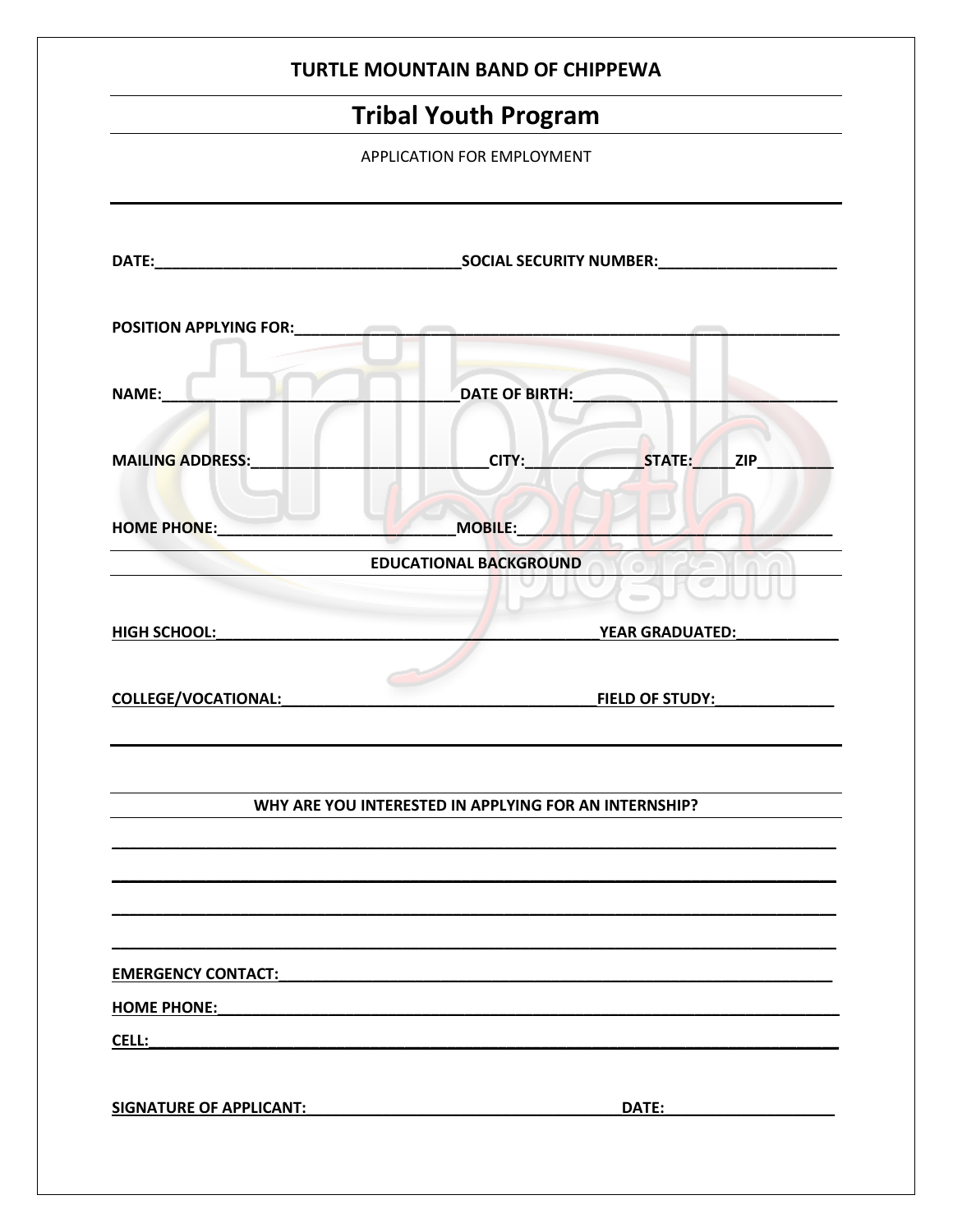# **TURLTE MOUNTAIN BAND OF CHIPPEWA**

# ACCIDENT WAIVER AND RELEASE OF LIABILITY FORM

# **Tribal Youth Program**

**I HEREBY ASSUME ALL OF THE RISKS OF PARTICIPATION IN** the Tribal Youth Program, including by way of example and not limitation, any risks that may arise from negligence or carelessness on the part of the persons or entities being released from dangerous or defective equipment or property owned, maintained, or controlled by them, or because of their possible liability without fault.

I certify that I am physically fit, have sufficiently prepared for participation in the activity or event, and have not been advised to not participate by a qualified medical professional. I certify that there are no health-related reasons or problems which preclude my participation in this internship.

I acknowledge that this accident waiver and release of liability form will be used by the Tribal Youth Program in which I participate, and that it will govern my actions and responsibilities at the internship activities/project.

In consideration of my application and permitting to participate in this internship, I hereby take action for myself, my executors, administrators, heirs, next of kin, successors, and assigns as follows:

**I WAIVE, RELEASE, AND DISCHARGE FROM ANY AND ALL** Liability, including but not limited to, liability arising from the negligence or fault of the entities or persons released, for my death, disability, personal injury, property damage, property theft or actions of any kind which may hereafter occur to me including my traveling to and from this project, THE FOLLOWING PERSONS: Turtle Mountain Tribe/BIA and their directors, supervisors, officers, volunteers, representatives, and agents or this internship;

**I INDEMNIFY, HOLD HARMLESS AND PROMISE NOT TO SUE** the entities or persons mentioned in this paragraph from any and all liabilities or claims made as a result of participating in this internship, whether caused by the negligence or release and otherwise.

I acknowledge that the Turtle Mountain Tribe/BIA and their directors, supervisors, officers, volunteers, representatives, and agents are not responsible for the errors, omissions, acts, or failures to act of any party or entity conducting this internship on behalf of the Tribal Youth Program.

I acknowledge that this internship may involve a test of a person's physical and mental limits and may carry with it the potential for death, serious injury, and property loss. The risks may include, but are not limited to, those caused by terrain, facilities, temperature, weather, conditions of participants, volunteers, spectators, and/or producers of the internship, and lack of hydration. These risks are not only inherent to participants but are also present for volunteers.

I, \_\_\_\_\_\_\_\_\_\_\_\_\_\_\_\_\_\_\_\_\_\_\_\_\_\_\_\_\_\_\_\_\_(Print Name) being over 18 years of age, or I, parents or guardian of\_\_\_\_\_\_\_\_\_\_\_\_\_\_\_\_\_\_\_\_\_\_\_\_\_\_\_\_\_\_\_(Print name of child) hereby grant TMBCI Tribal Youth Program the right to use the information described below, without compensation, and any TMBCI Tribal Youth Program publication or through written material.

Please specify and initial all that apply to your release information:

My child's Photograph

TMBCI Tribal Youth will be holding various activities for all youth, families, and community members. All minors and adults are subject to rules and regulations of the TMBCI Tribal Youth Program. We can refuse the right to any participant that enters any facility if they do not follow our rules and regulations. Proper dress attire and appropriate behavior must be upheld for all activities. Furthermore, by signing this document, you or your child may be subject to other written rules and regulations that may apply.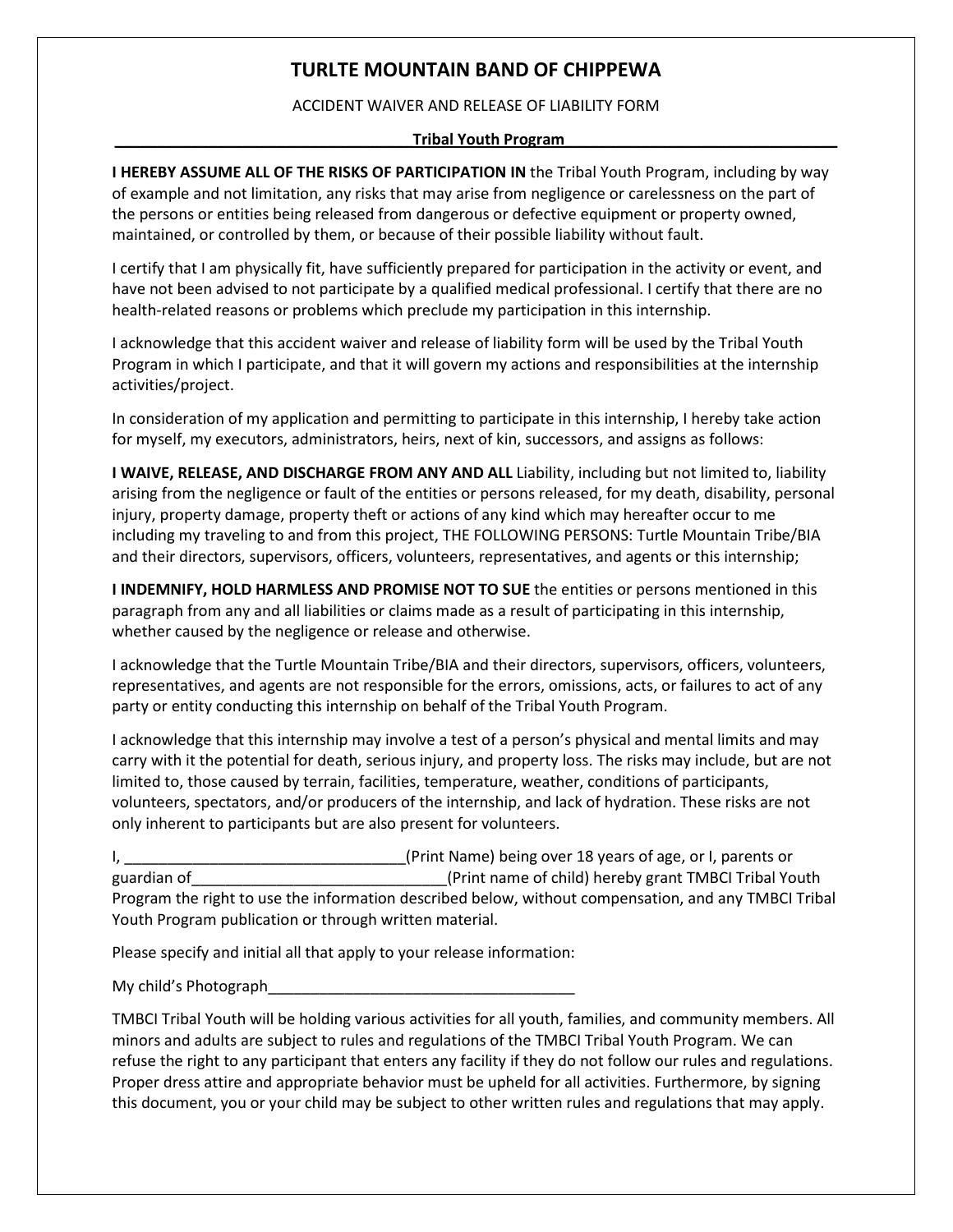#### **WAIVER OF LIABILITY INFORMATION:**

I understand that TMBCI Tribal Youth Program will use this release of information my submitted text and my likeness only educational, informational, and/or promotional purpose only. I hereby agree to hold TMBCI Tribal Youth Program, its licenses and affiliates harmless from any liability resulting from participating in extra-curricular events or activities described in information, text and graphic representation. I, furthermore, agree to hold TMBCI Tribal Youth Program from any injuries, incidents or even deaths as a result of participation in extra-curricular activities such as basketball, swimming, boating, biking, running, training/education material of any other activities with the TMBCI Tribal Youth Program

I hereby consent to receive medical treatment, which may be deemed advisable in the event of a family emergency. I understand that this is internship, I may be photographed. I agree to allow my photos to be photographic. I agree to allow my photo; video, or film likeness to be used for any legitimate purpose by the organizers, staff programs and assigns.

The accident waiver and release of liability shall be construed broadly to provide a release and waiver to the maximum extent permissible under applicable law.

# **I CERTIFY THAT I HAVE THIS DOCUMENT, AND I FULLY UNDERSTAND ITS CONTENT. I AM AWARE THAT THIS IS A RELEASE OF LIABILITY AND CONTRACT AND SIGN IT OF MY OWN. FREE**

| Signature of the person this release is for: ___________________________________ |
|----------------------------------------------------------------------------------|
|                                                                                  |
|                                                                                  |
|                                                                                  |
|                                                                                  |
|                                                                                  |
| Date:                                                                            |

If you have any questions please contact Elaine Nadeau, Tribal Youth Program Director and Felicia Nadeau, Tribal Youth Program Office Manager at 701-477-5258

Thank You.

### **Parent/guardian waiver for minors (under 18)**

The undersigned parent and natural guardian does hereby represent that he/she is in fact, acting in such capacity, has consented to his/her child or ward participation in the activities or internship, and has agreed individually and on behalf of the child or ward, to the terms of the accident waiver and release of liability set forth above. The undesigned parent or guardian further agrees to save and hold harmless